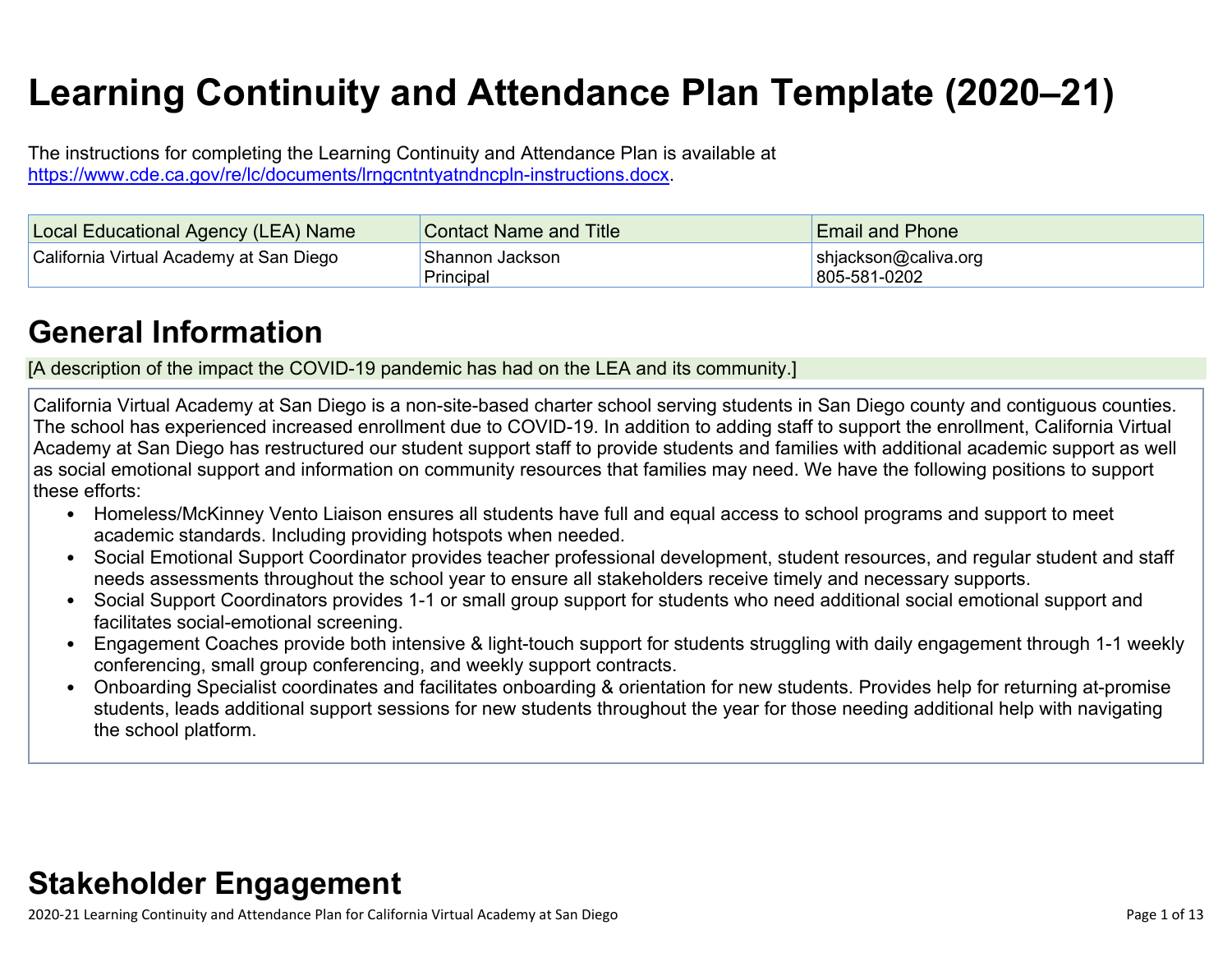#### [A description of the efforts made to solicit stakeholder feedback.]

Throughout the development of this plan, staff, parents, students, union leadership, and the school board were offered opportunities to provide feedback. Beginning in the spring of 2020, staff meetings were held to gather input on several aspects of the program, including the instructional model and social emotional supports. Grade level and subject area focus groups were formed to gather more specific feedback. As the plan was developed, a draft was provided to union leadership and a survey was sent to both new and returning families for feedback on plan development. In August, community input sessions were held to explain the different components of the plan and how it works in our virtual school model.

[A description of the options provided for remote participation in public meetings and public hearings.]

The plan was emailed with a survey link requesting feedback to all parents/guardians, middle school students, and high school students. All public meetings were held via Zoom that allowed any interested party to join remotely via internet or phone. Public hearings are held remotely through a conference line.

[A summary of the feedback provided by specific stakeholder groups.]

Feedback provided from the union included requests for social emotional professional development, continued access to health and wellness supports provided by our contracted personnel team, and the ability to work with administration to provide positive messaging to teachers with flexibility when possible. During stakeholder meetings held in Zoom with teachers, parents, and students, feedback was positive. There were questions regarding attendance requirements at live sessions, daily log ins, and access to supports through the Compass program. Parents were interested in how to get help with learning technology and accessing resources if they were struggling with their student.

[A description of the aspects of the Learning Continuity and Attendance Plan that were influenced by specific stakeholder input.]

Based on feedback provided, we updated the descriptions of social emotional supports and the description of roles on the Compass team. We added a Social Emotional Support Coordinator position to ensure a comprehensive program that includes teacher professional development, student resources, and regular student and staff needs assessments conducted throughout the school year to ensure all stakeholders receive timely and necessary supports. Professional development was added for teachers on the 7 Mindsets program beginning in August and continuing through the school year. Our onboarding supports include more robust training on the technology and systems necessary for success at our school.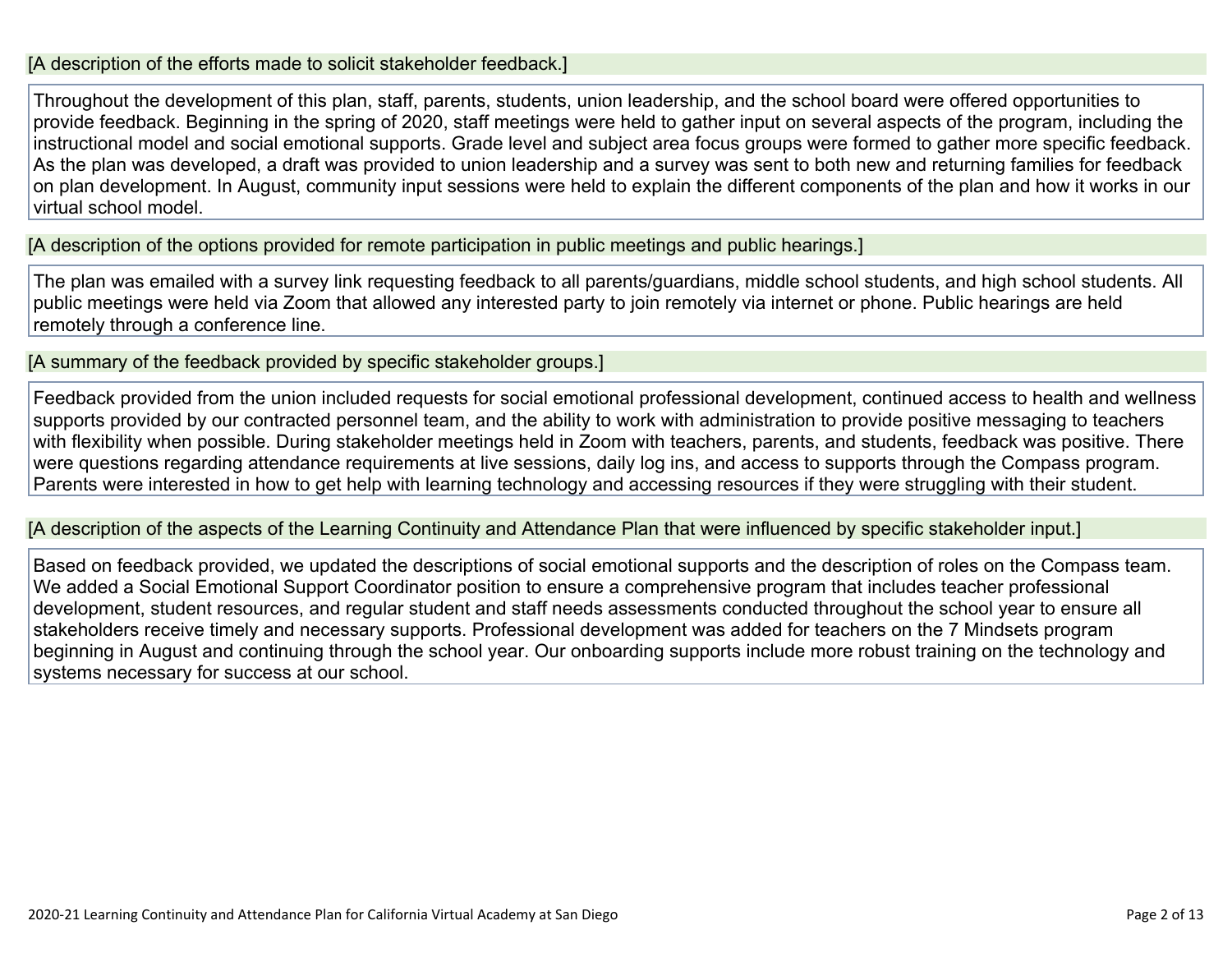# **[Continuity](http://www.doc-tracking.com/screenshots/20LCP/Instructions/20LCPInstructions.htm#ContinuityofLearning) of Learnin[g](http://www.doc-tracking.com/screenshots/20LCP/Instructions/20LCPInstructions.htm#ContinuityofLearning)**

## **In-Person [Instructional](http://www.doc-tracking.com/screenshots/20LCP/Instructions/20LCPInstructions.htm#ContinuityofLearning1) Offerings**

[A description of the actions the LEA will take to offer classroom-based instruction whenever possible, particularly for students who have experienced significant learning loss due to school closures in the 2019–2020 school year or are at a greater risk of experiencing learning loss due to future school closures.]

As a non-classroom based charter school, California Virtual Academy at San Diego provides instruction synchronously and asynchronously via our online platforms. Students in elementary grades are enrolled in seven course offerings including math, language arts, history, science, physical education, art, and music or world language. Students in middle school grades are enrolled in seven course offerings including math, language arts, history, science, physical education, art, and an elective offering including options of music, world language, and career readiness. High school students are enrolled in six courses to meet the graduation requirements of the school. Students have access to the asynchronous lesson components 24 hours a day, seven days per week. Daily assignments in courses are listed on the student's online school calendar and graded upon submission. Synchronous instruction is provided via our Class Connect platform. Teachers are required to provide a minimum of 15 hours of interactive instruction per week focused on high-priority essential standards. Students have additional targeted, synchronous instructional support for both remediation and enrichment according to individual student needs. Targeted small-group instructional sessions address learning loss due to school closures. Students are required to login daily and attend all assigned live instructional sessions.

#### **Actions Related to In-Person [Instructional](http://www.doc-tracking.com/screenshots/20LCP/Instructions/20LCPInstructions.htm#ContinuityofLearning2) Offerings [additional rows and actions may be added as necessary]**

| <b>Description</b>                                                                                                                                                                                                                                                                                                                                                                                                                                                                                                                                                                                                                                                                                                                                                                                                               | <b>Total Funds</b> | Contributing |
|----------------------------------------------------------------------------------------------------------------------------------------------------------------------------------------------------------------------------------------------------------------------------------------------------------------------------------------------------------------------------------------------------------------------------------------------------------------------------------------------------------------------------------------------------------------------------------------------------------------------------------------------------------------------------------------------------------------------------------------------------------------------------------------------------------------------------------|--------------------|--------------|
| According to our charter, California Virtual Academy at San Diego is a non-classroom based<br>charter school. The actions listed are designed to meet the needs of our students for the 20-<br>21 school year.<br>• Students are enrolled in a broad course of study.<br>Instruction is provided synchronously and asynchronously via our online platforms.<br>Students are required to login to the online school daily and attend all assigned live<br>instructional sessions. In the instance of loss of Internet service, families are<br>provided an offline continued engagement plan.<br>Students are provided a laptop and all books/materials for courses. Technical support<br>is available.<br>Low-income families may receive an internet reimbursement.<br>Students experiences homelessness may receive a hotspot. |                    |              |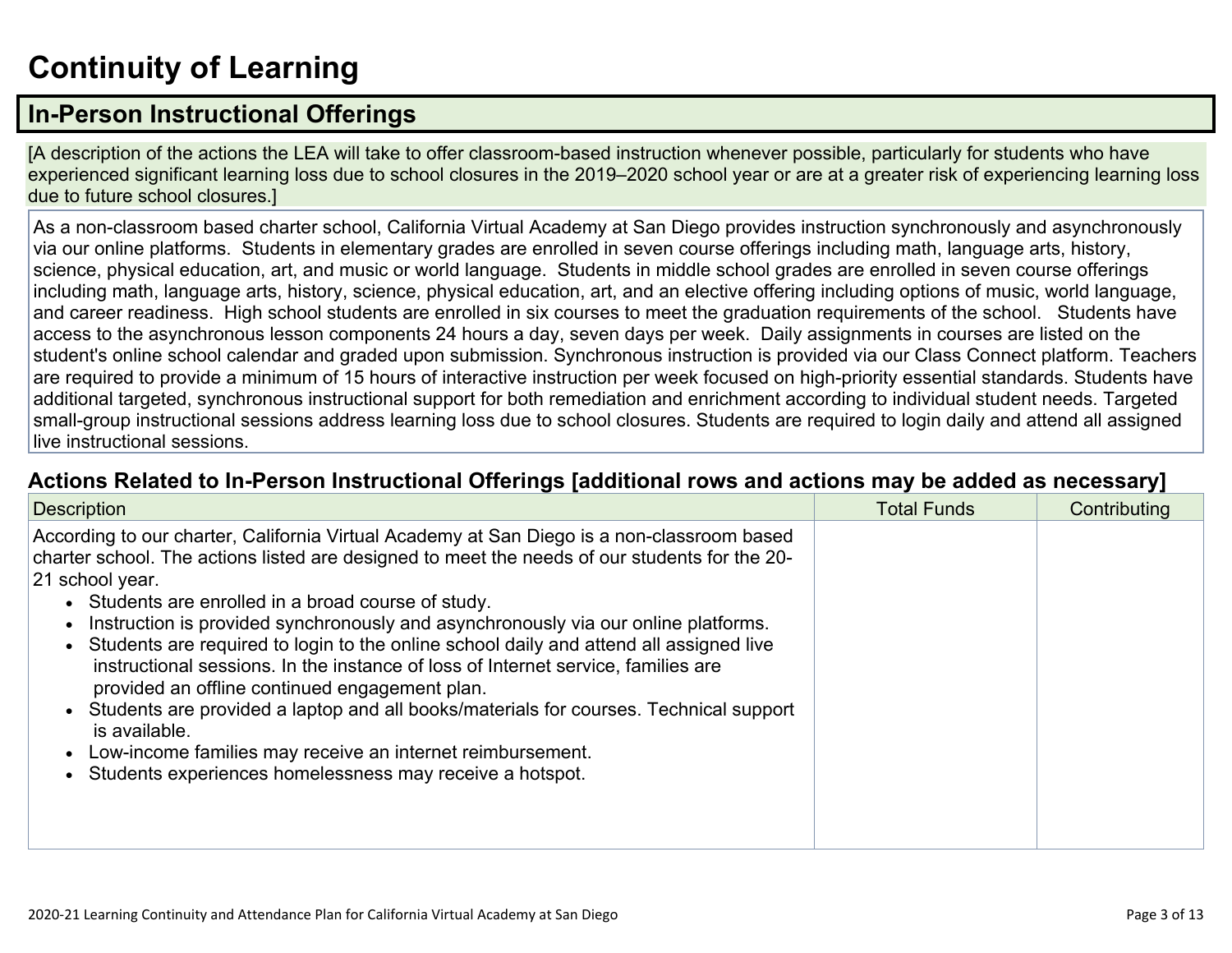## **Distance [Learning](http://www.doc-tracking.com/screenshots/20LCP/Instructions/20LCPInstructions.htm#DistanceLearningProgram) Program**

#### **Continuity of [Instruction](http://www.doc-tracking.com/screenshots/20LCP/Instructions/20LCPInstructions.htm#DistanceLearningProgram1)**

[A description of how the LEA will provide continuity of instruction during the school year to ensure pupils have access to a full curriculum of substantially similar quality regardless of the method of delivery, including the LEA's plan for curriculum and instructional resources that will ensure instructional continuity for pupils if a transition between in-person instruction and distance learning is necessary.]

Live instruction is facilitated through our class connect, online classroom, platform. Students are required to login daily and attend all assigned live instructional sessions. Each quarter includes an 8 week instructional cycle where teachers provide a minimum of 15 hours of live, interactive instruction and support. The bulk of instructional time is facilitated to the class, however many small group tutoring sessions or one on one support sessions are also offered by teachers.

Students at the California Virtual Academies have access to their courses and curriculum 24 hours a day, seven days a week. Daily, required assignments in courses are listed on the student's online school calendar and graded upon submission. Along with our course curriculum, students have access to a variety of other support resources, embedded in department's programs and facilitated through the classroom teacher.

In the instance of any loss of access to the online platforms due to loss of Internet service, etc, families are provided a continued engagement plan to ensure that there is no loss of academic engagement and support them with any needs they may have.

#### **Access to Devices and [Connectivity](http://www.doc-tracking.com/screenshots/20LCP/Instructions/20LCPInstructions.htm#DistanceLearningProgram2)**

[A description of how the LEA will ensure access to devices and connectivity for all pupils to support distance learning.]

All students are provided a laptop upon request and materials for all courses. Students may also qualify for internet subsidy based on household income reported on the Back to School Packet/ qualification for National School Lunch Program. Students who have reported homelessness may qualify for a hotspot to ensure internet access is available. Reduced cost internet service provider information is provided to families who report loss of income or financial difficulty. Technical support is available through K12 to ensure students have appropriate equipment and access. Damaged, stolen, or lost equipment is reported and replacements ordered as needed.

#### **Pupil [Participation](http://www.doc-tracking.com/screenshots/20LCP/Instructions/20LCPInstructions.htm#DistanceLearningProgram3) and Progress**

[A description of how the LEA will assess pupil progress through live contacts and synchronous instructional minutes, and a description of how the LEA will measure participation and time value of pupil work.]

The school assess pupil progress with live contacts and synchronous instructional minutes in several different ways. Homeroom teachers make monthly enduring connection calls to their homeroom students to review attendance, progress in classes and current grades. Additionally, homeroom teachers hold quarterly parent student teacher conferences and send out progress reports and semester report cards.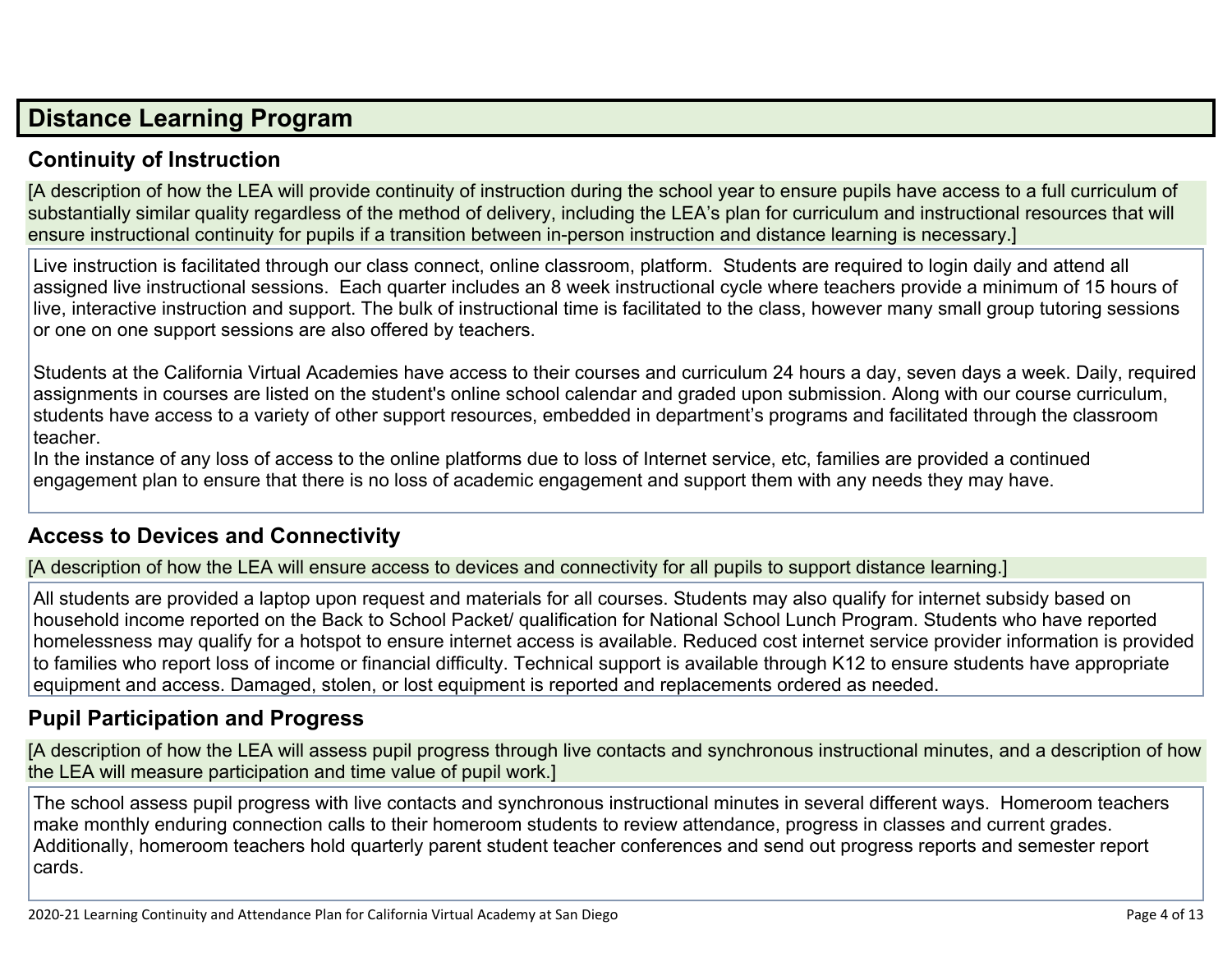With regards to content classes, the live instruction invitation framework emphasizes math and English instruction and takes into consideration the overall hours a student is expected to spend in Class Connect each week by limiting class session length to an average of 45 minutes. The live instruction schedule is designed to allow small group instruction while also allowing for flexibility in grouping, session length, and opportunities for extended collaborative sessions. During live sessions, students be assessed on previous knowledge and knowledge gained during the lesson. Teachers have and continue to work with their instructional coach and content team to determine priority standards and common assessments for the courses.

Homeroom teachers, instructional coaches and Attendance Advocates monitor student participation and attendance in live instructional sessions using the daily activity report and the weekly progress tracker, in addition to other content reports as necessary. They follow up with students to ensure students understand the importance of attending live sessions and help students overcome challenges to live student attendance.

### **Distance Learning Professional [Development](http://www.doc-tracking.com/screenshots/20LCP/Instructions/20LCPInstructions.htm#DistanceLearningProgram4)**

[A description of the professional development and resources that will be provided to staff to support the distance learning program, including technological support.]

As an established virtual online school all professional development and resources are set up to support virtual learning. Our school has a dedicated IT team to support staff, families, and students. Staff is also trained to provide technological support to families when they experience temporary internet or computer issues. Our school has an engagement policy to support students when they may be temporarily offline. All staff received professional development on the use of project based learning within an online based platform to provide students with engaging, authentic learning experiences online. In addition, teachers receive ongoing coaching and professional development on mathematical practices and utilizing rich math tasks to improve student outcomes. Teachers also engage in Professional Learning Communities to improve academic achievement for all CAVA students.

#### **Staff Roles and [Responsibilities](http://www.doc-tracking.com/screenshots/20LCP/Instructions/20LCPInstructions.htm#DistanceLearningProgram5)**

[A description of the new roles and responsibilities of affected staff as a result of COVID-19.]

In the High School, Graduation Coaches have been added to create a wrap around support for our senior class. They ensure all documentation is in order, students are on track to graduate, and they support them in achieving their college and career goals. The role is intended to directly impact graduation rate, college and career readiness, and monitor students for one year post-graduation.

California Virtual Academy at San Diego is developing a new Socio-Emotional and Engagement team called Compass. The Compass Program provides information, resources, and support to students and families who are new to our schools, who are struggling to remain engaged in school, or who are in a crisis situation due to lack of resources or social-emotional issues. Within the Compass Program are several roles that provide targeted support to students, based on individual needs:

Engagement Coaches: Provide both intensive & light-touch support for students struggling with daily engagement through 1-1 weekly conferencing, small group conferencing, and weekly support contracts.

Community Coordinator: Hosts online sessions to support and provide connection for Learning Coaches, assists in coordination of in-Person Events, facilitates Social Media and school-level communications.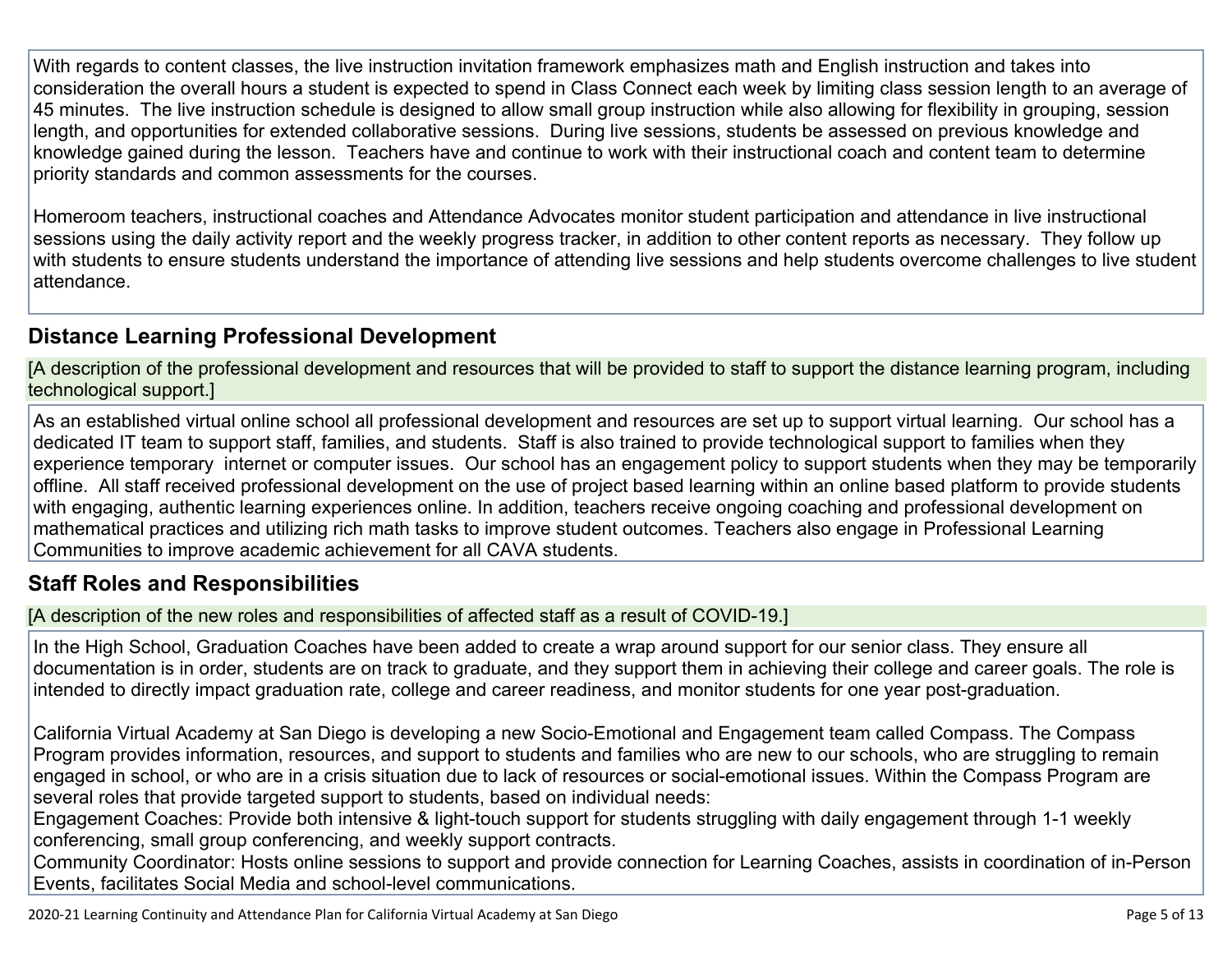MKV & Foster Support Coordinator: Provides information and resources to homeless and foster students Support Coordinators: Oversee the 7 Mindsets Assemblies and monthly communication to families, facilitates school-wide social-emotional screening, provides 1-1 or small group support for students who need additional SE supports.

Onboarding Specialist: Coordinates and facilitates onboarding & orientation for new students. Provides help for returning at-promise students through Modified Strong Start sessions. Leads additional support sessions for new students throughout the year for those who need additional help with navigating the school platform.

Staff is provided professional development in the 7 Mindsets curriculum to integrate social-emotional learning into their instruction and communication with students. Staff is also provided training in how to incorporate trauma informed practices into their communication with students and families based on research.

The school holds regular virtual assemblies on internet/cyber bullying, internet safety, and suicide prevention throughout the school year. We also utilize 7 mindsets curriculum to support student socio-emotional health.

The Compass Social Emotional Coordinators surveys all students in the fall to identify those students who are at high risk for socialemotional difficulties. Students are offered additional support with Compass and their parents are sent information on community resources that are available, based on need. Additionally, all students are invited to monthly 7 Mindsets assemblies to support SE learning and to foster a supportive school climate. Teachers and staff can request additional support from the Compass Program for students who are struggling with engagement or social-emotional difficulties.

#### **[Supports](http://www.doc-tracking.com/screenshots/20LCP/Instructions/20LCPInstructions.htm#DistanceLearningProgram6) for Pupils with Unique Needs**

[A description of the additional supports the LEA will provide during distance learning to assist pupils with unique needs, including English learners, pupils with exceptional needs served across the full continuum of placements, pupils in foster care, and pupils who are experiencing homelessness.]

California Virtual Academy at San Diego is an established virtual school model ready to support all students in a virtual setting. All students have a designated learning coach and are connected to a teacher as their main point of contact to ensure daily checks of progress and attendance occur. Support staff are available to assist with specific needs in the areas of attendance, academic progress, social/ emotional, language development, foster youth, homelessness, IEP, and 504 Plan.

All students classified as an English Learner with the state of CA offers live ELD classes each week. These classes directly teach the ELD standards as they are aligned with the essential ELA standards the students are learning in core classes. Students are offered additional small group ELD instruction based on formative assessments and need to access the general education curriculum. Additional online resources are being sent to families with home language support and online learning activities.

Pupils with exceptional needs served across the full continuum of placements - The California Virtual Academy at San Diego values all students, including students with disabilities. Through this unprecedented pandemic, we have continued to comply with IDEA and all services have been continuously offered virtually per individual students' IEPs. Virtual support is being offered to our students attending non-public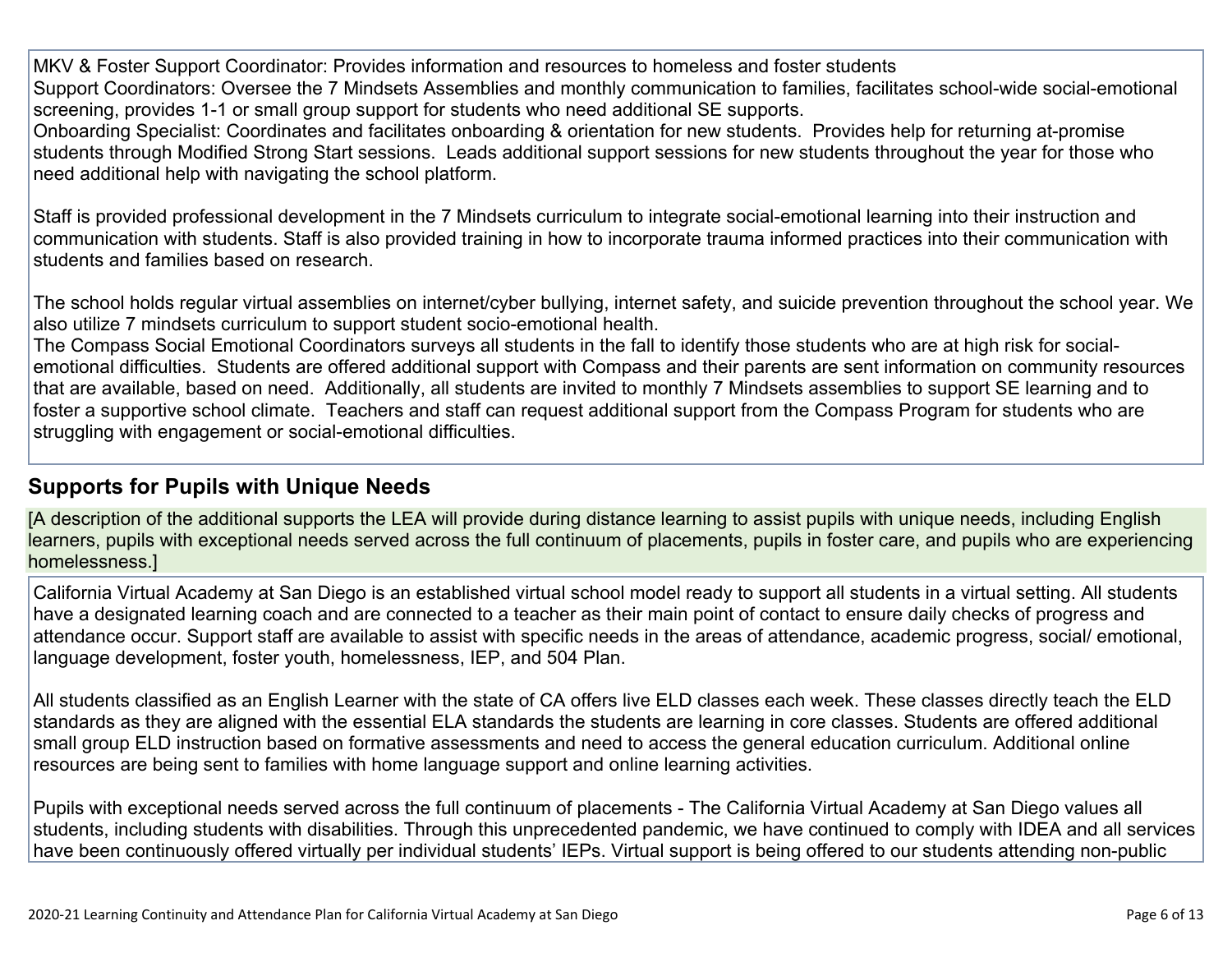schools, for the duration of in-person school closures. Considering student needs, IEP teams met during this time to discuss additions or changes to services to support social-emotional and behavioral needs.

California Virtual Academy at San Diego is committed to supporting the unique educational, emotional, and social needs of all students, including those who are in foster care or are experiencing homelessness. These hardships often cause additional stress and anxiety that affect a child's capacity to focus in school. As students are identified as foster or homeless, the MKV & Foster Support Coordinator, a new position created in response to the COVID-19 pandemic, reaches out to the student/family to work with them 1-1 to notify them of their rights, to determine what types of support the family needs, and to connect the family to necessary resources. Common needs include referrals to community-based resources, additional in-school support, and help in maintaining regular internet service to connect to school. If the family needs help with internet, help would be provided in completing the BTSP for ISP reimbursement. If a hotspot is needed (for MKV families), delivery would be arranged. Homeless and foster youth in high school are assessed to determine whether partial credits have been earned. Foster Youth in 11th or 12th grade are assessed to determine whether they are eligible for reduced credit graduation in adherence to AB 167/216.

### **Actions related to the Distance Learning Program [additional rows and actions may be added as [necessary\]](http://www.doc-tracking.com/screenshots/20LCP/Instructions/20LCPInstructions.htm#DistanceLearningProgram7)**

| <b>Description</b>                                                                                                                                                                                                                                                                                                                                                                                                                                                                                                                                                                                                                                                                                                                                                                                                                                                                                                                                                                                                                                                                                                                                                                                                                                                                                                                                                              | <b>Total Funds</b> | Contributing |  |
|---------------------------------------------------------------------------------------------------------------------------------------------------------------------------------------------------------------------------------------------------------------------------------------------------------------------------------------------------------------------------------------------------------------------------------------------------------------------------------------------------------------------------------------------------------------------------------------------------------------------------------------------------------------------------------------------------------------------------------------------------------------------------------------------------------------------------------------------------------------------------------------------------------------------------------------------------------------------------------------------------------------------------------------------------------------------------------------------------------------------------------------------------------------------------------------------------------------------------------------------------------------------------------------------------------------------------------------------------------------------------------|--------------------|--------------|--|
| According to our charter, California Virtual Academy at San Diego is a non-classroom based<br>charter school. The actions listed are designed to meet the needs of our students for the 20-<br>21 school year.<br>• Students are enrolled in a broad course of study.<br>Instruction is provided synchronously and asynchronously via our online platforms.<br>Students are required to login to the online school daily and attend all assigned live<br>instructional sessions. In the instance of loss of Internet service, families are<br>provided an offline continued engagement plan.<br>Students are provided a laptop and all books/materials for courses. Technical support<br>is available.<br>Low-income families may receive an internet reimbursement.<br>Students experiences homelessness may receive a hotspot<br>Graduation Coaches ensure students are on track to graduate.<br>Socio-Emotional and Engagement team, including Engagement Coaches,<br>Community Coordinator, Support Coordinators, and Onboarding Specialist, provide<br>targeted support to build relationships, and bring about success and engagement.<br>MKV & Foster Support Coordinator ensure all students have full and equal access to<br>school programs and support to meet academic standards.<br>ELD teachers provide English Learners with synchronous designated ELD classes. | 24718979           | <b>Yes</b>   |  |
|                                                                                                                                                                                                                                                                                                                                                                                                                                                                                                                                                                                                                                                                                                                                                                                                                                                                                                                                                                                                                                                                                                                                                                                                                                                                                                                                                                                 |                    |              |  |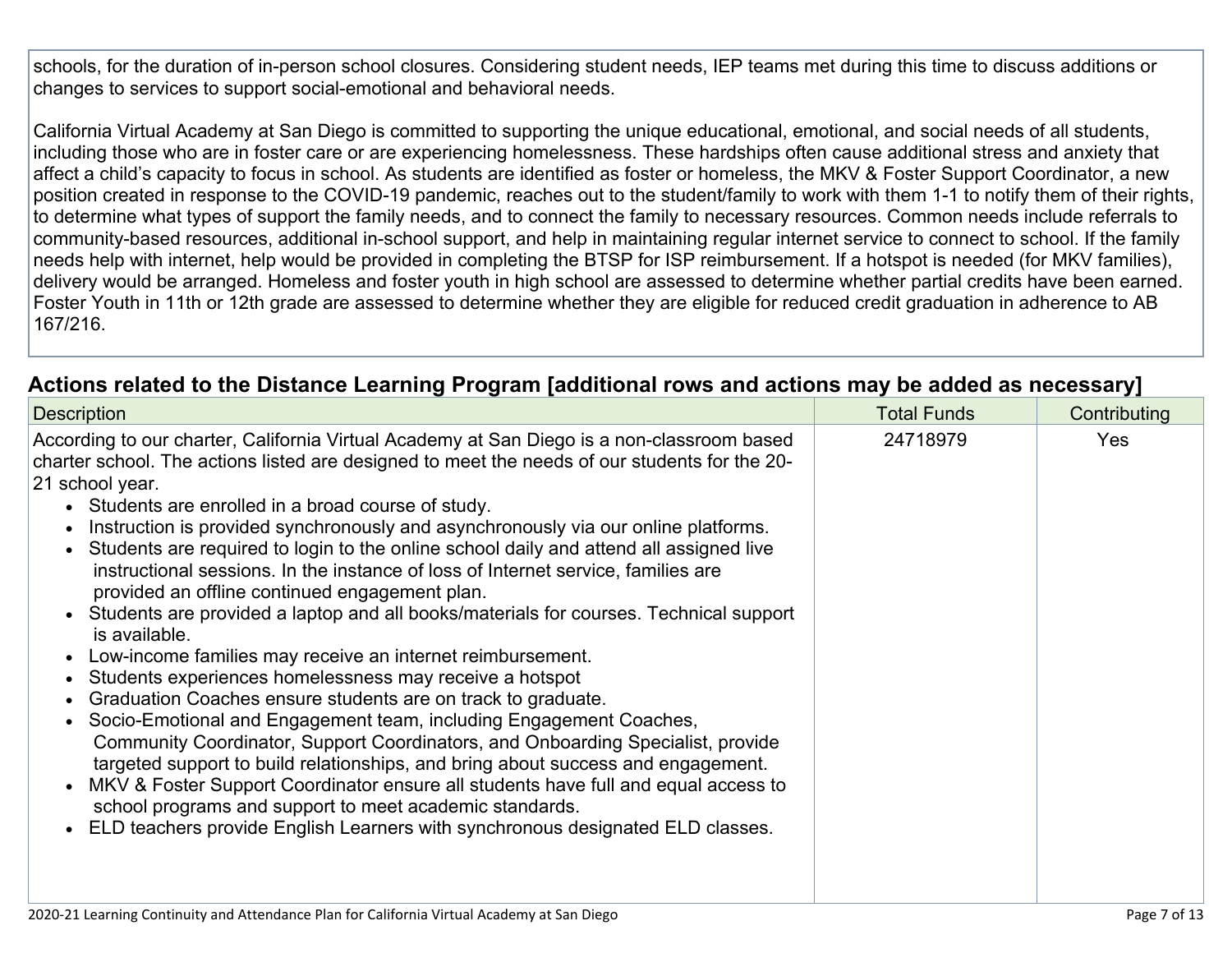## **Pupil [Learning](http://www.doc-tracking.com/screenshots/20LCP/Instructions/20LCPInstructions.htm#PupilLearningLoss) Loss**

[A description of how the LEA will address pupil learning loss that results from COVID-19 during the 2019–2020 and 2020–21 school years, including how the LEA will assess pupils to measure learning status, particularly in the areas of English language arts, English language development, and mathematics.]

All students (new and returning) start the year with a benchmark assessment (Star360), designed to identify areas of strength and weakness. The taking of this assessment is marked as required, strongly encouraged, and awarded points by homeroom teachers. The results of this assessment are utilized to invite students to live sessions to vary in length and frequency, based on student needs and areas of excellence.

#### **Pupil Learning Loss [Strategies](http://www.doc-tracking.com/screenshots/20LCP/Instructions/20LCPInstructions.htm#PupilLearningLoss1)**

[A description of the actions and strategies the LEA will use to address learning loss and accelerate learning progress for pupils, as needed, including how these strategies differ for pupils who are English learners; low-income; foster youth; pupils with exceptional needs; and pupils experiencing homelessness.]

This starts, as addressed above, with the initial benchmark assessment. The results of this assessment are utilized to invite students to live sessions that vary in length and frequency, based on student needs and areas of excellence. Students with special needs are identified by their homeroom teacher and parent/LC and referred for extra layers of support offered by the Sped and/or Compass Team. Each department identifies student learning loss and gaps through a standards based diagnostic assessment. Utilizing the results from that assessment, teachers implement a multi-tiered instructional approach that targets all students' needs. All students receive daily core instruction offered live and virtual in the high priority standards. Students that have learning gaps are invited to additional live virtual small group intervention sessions with the GE teacher. Elementary students exhibiting significant learning gaps participate in researched based supplemental programs for math and/or ELA. Middle School students exhibiting significant learning gaps participate in an intervention program in math and/or ELA overseen by the Academic Lead Support. Students identified as homeless are supported by our Compass Team which provides local and state resources along with an internet hotspot to maintain connectivity as needed. Internet subsidies are provided to students based on their financial needs as evidenced by their income level.

All English Learners have an ELD Specialist who is authorized to teach designated English Language Development supporting them in addition to their general education teacher. Each EL receives a differentiated curriculum based on his/her individual language proficiency. Instruction is targeted to the ELD standards and frequent formative assessments ensure each English Learners is making adequate progress.

The special education department addresses student needs on an individual basis. Any additional supports or services that are deemed necessary to address learning loss is provided. Our students in special education have access to all interventions and supports offered through the general education program.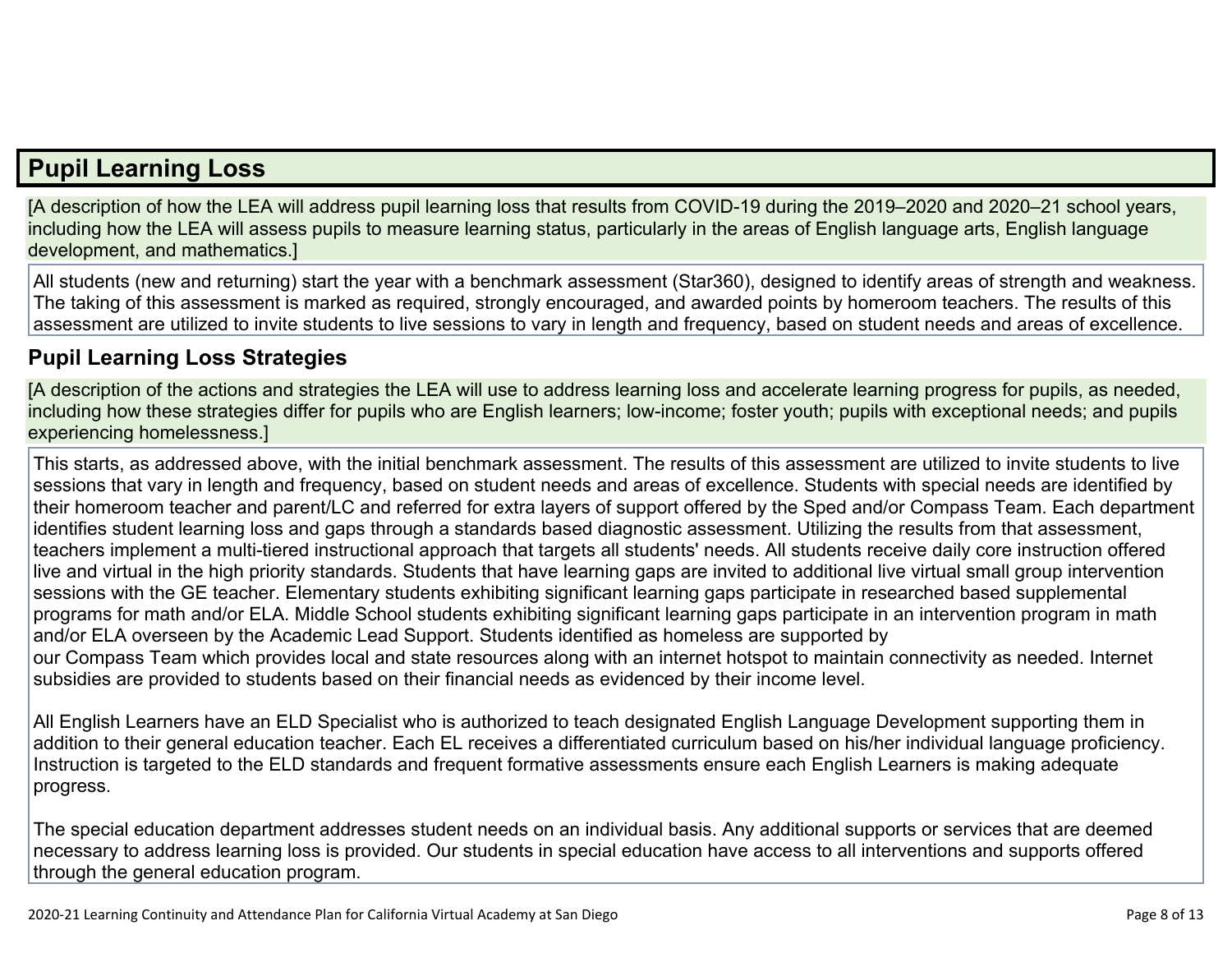#### **[Effectiveness](http://www.doc-tracking.com/screenshots/20LCP/Instructions/20LCPInstructions.htm#PupilLearningLoss2) of Implemented Pupil Learning Loss Strategies**

#### [A description of how the effectiveness of the services or supports provided to address learning loss will be measured.]

We are measuring effectiveness through regular standards-based benchmark assessments in math and ELA throughout the year. Teachers are also conducting numerous formal and informal assessments through daily interaction in the online classroom, as well as in live support sessions. Administrators and Instructional Coaches at all levels are observing teachers' live sessions throughout the year and providing feedback, encouragement, and support. Teachers and administrators are meeting monthly to discuss student and teacher progress, through the use of data collected in live sessions, through the benchmark assessments, and in the online classroom. Professional Learning Communities are held weekly to discuss and evaluate the effectiveness of live instructional practices along with creating common assessments and adjusting instruction as needed.

Teachers provide daily live virtual sessions that focus on the high priority standards. Teachers also implement a multi-tiered RTI approach to ensure all students receive core instruction and students that need additional support are offered tier 2 and tier 3 interventions throughout the week. The effectiveness of these sessions are monitored on a weekly basis through in class formative assessments , on a monthly basis during teacher PLC meetings and documented on a standards tracker. Teachers analyze data on an ongoing weekly basis to measure the effectiveness of student supports put in place and meet with the administrative team quarterly to discuss student and teacher progress. Students that have significant learning gaps are provided tier 3 support through utilizing the intervention program, overseen and monitored by the Academic Lead support. Weekly reports are provided to measure student growth and progress. Administrative observations and Instructional Coach observations take place approximately 4 times a month to monitor and assess the effectiveness of instruction taking place in live sessions.

#### **Actions to Address Pupil Learning Loss [additional rows and actions may be added as [necessary\]](http://www.doc-tracking.com/screenshots/20LCP/Instructions/20LCPInstructions.htm#PupilLearningLoss4)**

| <b>Description</b>                                                                                                                                                                                                                                                                                                                                                                                                                                                                                                                                                                      | <b>Total Funds</b> | Contributing |
|-----------------------------------------------------------------------------------------------------------------------------------------------------------------------------------------------------------------------------------------------------------------------------------------------------------------------------------------------------------------------------------------------------------------------------------------------------------------------------------------------------------------------------------------------------------------------------------------|--------------------|--------------|
| Benchmark assessment identifies areas of strength and weakness in reading and<br>math.<br>Instructional Leads oversee and monitor the response to instruction to increase<br>student achievement in Math and ELA.<br>Supplemental intervention programs provided to students experiencing significant<br>learning gaps.<br>• Professional Learning Community focused on evaluating the effectiveness of live<br>instructional practices and creating common assessments.<br>Instructional Coaches monitor and assess the effectiveness of instruction taking<br>place in live sessions. | 692027             | Yes          |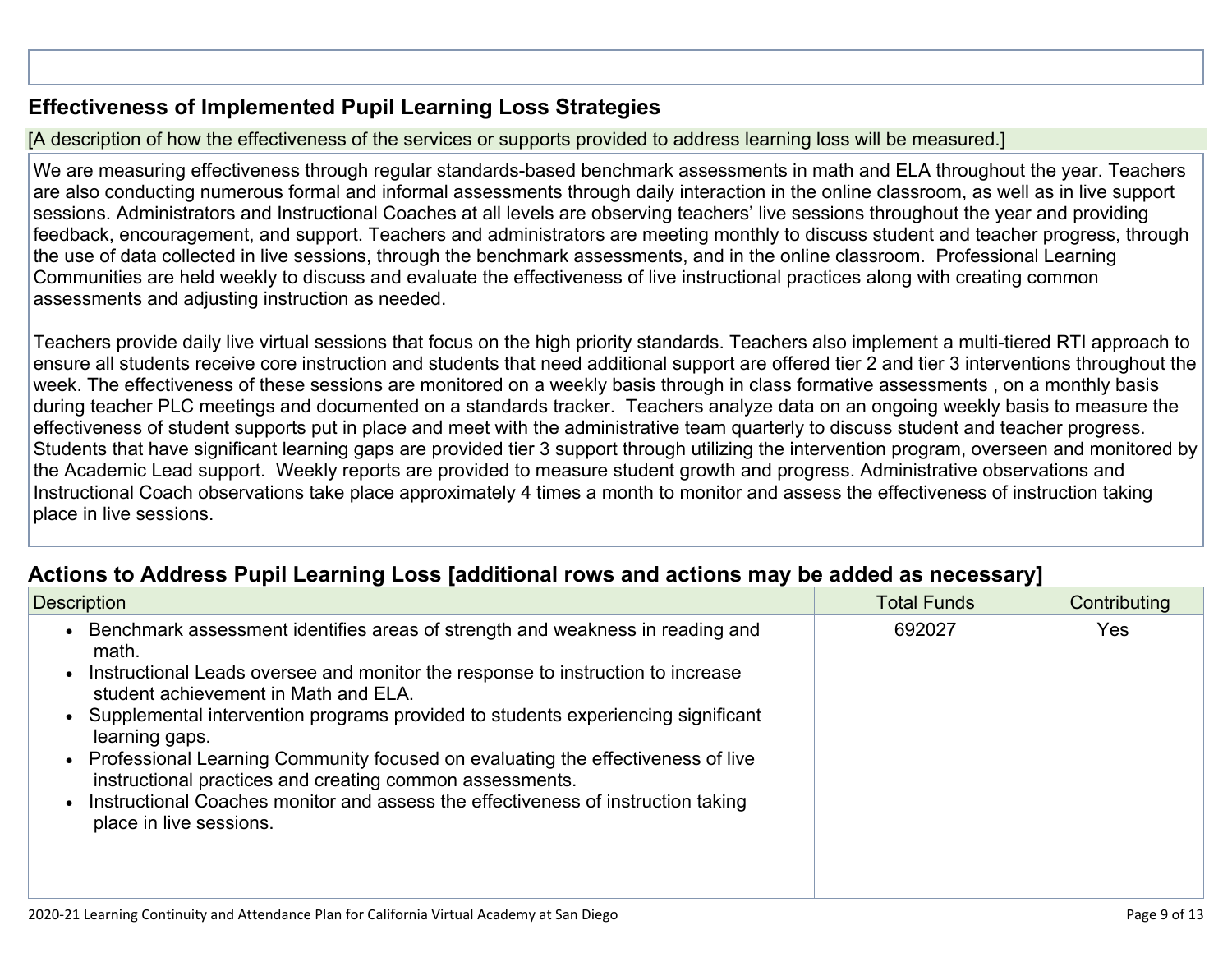[A description of how the LEA will monitor and support mental health and social and emotional well-being of pupils and staff during the school year, including the professional development and resources that will be provided to pupils and staff to address trauma and other impacts of COVID-19 on the school community.]

The Compass Social Emotional Coordinators surveys all students in the fall to identify those students who are at high risk for socialemotional difficulties. Students are offered additional supports with Compass and their parents are sent information on community resources that are available, based on need. Additionally, all students are invited to monthly 7 Mindsets assemblies to support SE learning and to foster a supportive school climate. Teachers and staff can request additional support from the Compass Program for students who are struggling with engagement or social-emotional difficulties. CAVA is creating a specialized focus on social-emotional learning and gather baseline, midyear, and end of year data to make informed decisions about the social-emotional needs of the school's students, teachers, parents, and administrators. The school also form a Social and Emotional Committee consisting of each of these stakeholders listed previously. The committee is integral in evaluating the school's needs and steering the direction of support that is needed to impact the school's culture, and efficacy of social-emotional learning.

To provide an additional layer of support to the social-emotional well-being of our students, they have access to and participate in the 7 Mindsets Program. In addition to the 7 mindsets content and curriculum, students are invited to attend monthly assemblies with one mindset as the focus for each assembly. Teachers are provided with professional development opportunities on how to integrate the mindsets into instructional and HR sessions, based on the monthly focus.

Professional Development: Staff is provided professional development in the 7 Mindsets curriculum. There are also monthly professional development for teachers on how they can integrate social-emotional learning within their instruction and communication with students. Staff is also provided training in how to incorporate trauma informed practices into their communication with students and families based on research regarding ACES. All teachers, TK-12 have access to the 7 Mindsets Portal. CAVA provides Parent Trainings to better educate parents on the importance of social-emotional learning and how to apply key strategies and techniques within their parenting.

The school holds regular virtual assemblies on internet/cyber bullying, internet safety, and suicide prevention throughout the school year. We also utilize 7 mindsets curriculum to support student socio-emotional health.

The school is developing a new Socio-Emotional and Engagement team called Compass. The Compass Program provides information, resources, and support to students and families who are new to our schools, who are struggling to meet enrollment requirements due to lack of engagement with school, or who are in a crisis due to lack of resources or social-emotional issues.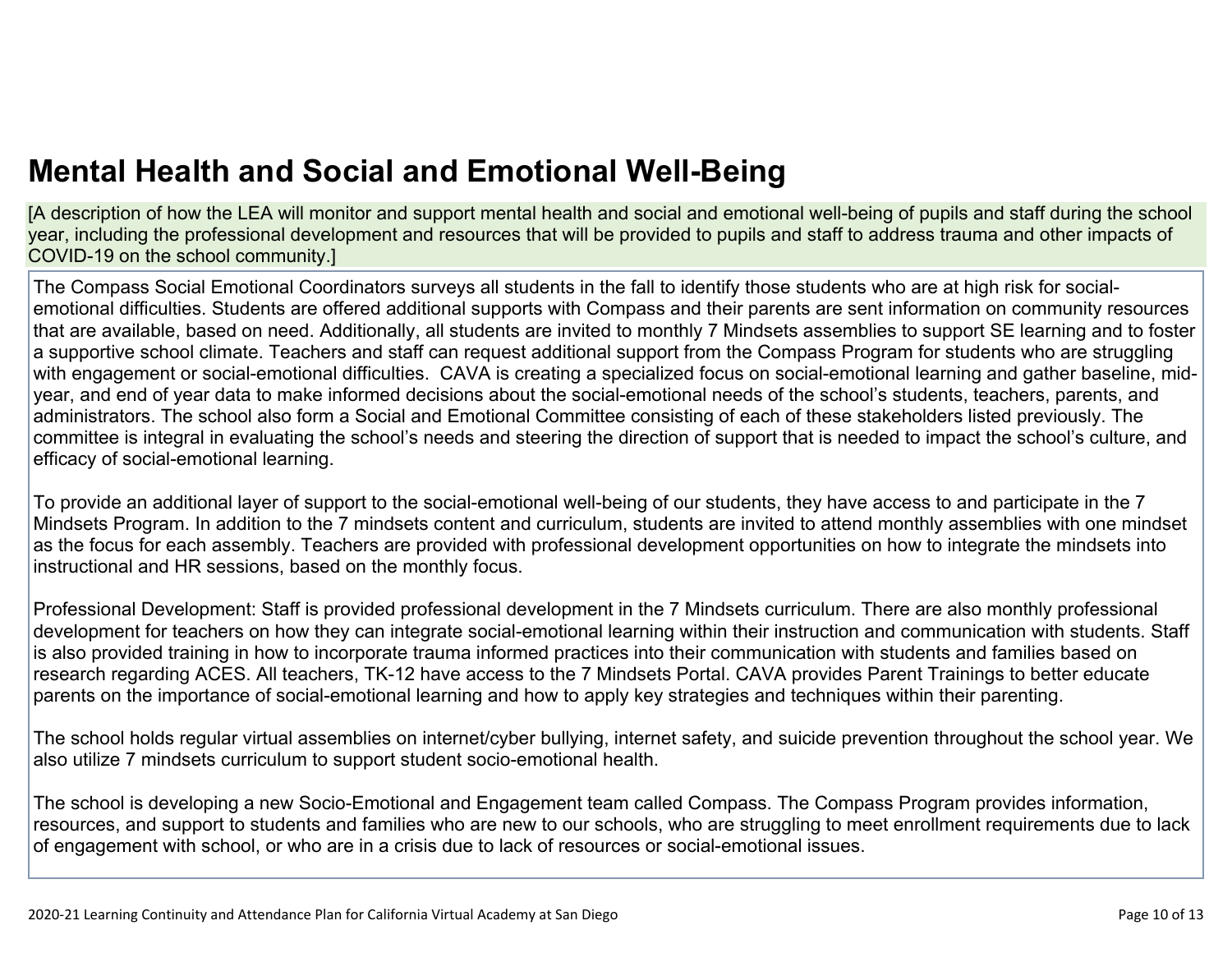# **Pupil and Family [Engagement](http://www.doc-tracking.com/screenshots/20LCP/Instructions/20LCPInstructions.htm#PupilEngagementandOutreach) and Outreach**

[A description of pupil engagement and outreach, including the procedures for tiered reengagement strategies for pupils who are absent from distance learning and how the LEA will provide outreach to pupils and their parents or guardians, including in languages other than English, when pupils are not meeting compulsory education requirements, or if the LEA determines the pupil is not engaging in instruction and is at risk of learning loss.]

Students are all assigned a homeroom teacher who serves in an advisory role to them. Teachers hold monthly academic check in meetings via Zoom or Black Board Collaborate in order to discuss progress across their content areas. Regional leads and teachers also meet monthly to discuss pupil progress and strategies to re-engage. One of the strategies they discuss is the possible referral to our Compass program where a liaison is assigned to the student for a period of time to monitor, call, meet and provide encouragement. Another possible strategy discussed is academic probation when we determine that students are attending school but not progressing in their lessons or submitting work. When students are placed on academic probation, the campus regional lead works with that student in live sessions, email, phone calls in an attempt to re-engage. Teachers have access to live language translators via phone service that dials out numbers of parents who speak another language so that we ensure we are all working together. We provide a wealth of data to our teachers each week that includes the number of minutes each student spent working both synchronous and asynchronous; we have trained teachers in the steps needed to follow up with that data with very clear systems and processes. When students are absent from school we have an attendance BOT which auto-dials parents to inform them that their child missed school that day. We also have attendance liaisons who follow up with emails, certified letters and coordinate training we provide to parents via live sessions to help them support their child in daily attendance.

# **School [Nutrition](http://www.doc-tracking.com/screenshots/20LCP/Instructions/20LCPInstructions.htm#SchoolNutrition)**

[A description of how the LEA will provide nutritionally adequate meals for all pupils, including those students who are eligible for free or reduced-price meals, when pupils are participating in both in-person instruction and distance learning, as applicable.]

California Virtual Academy at San Diego is a non-classroom based charter school. As such, there is no in-person instruction therefore no meals are offered.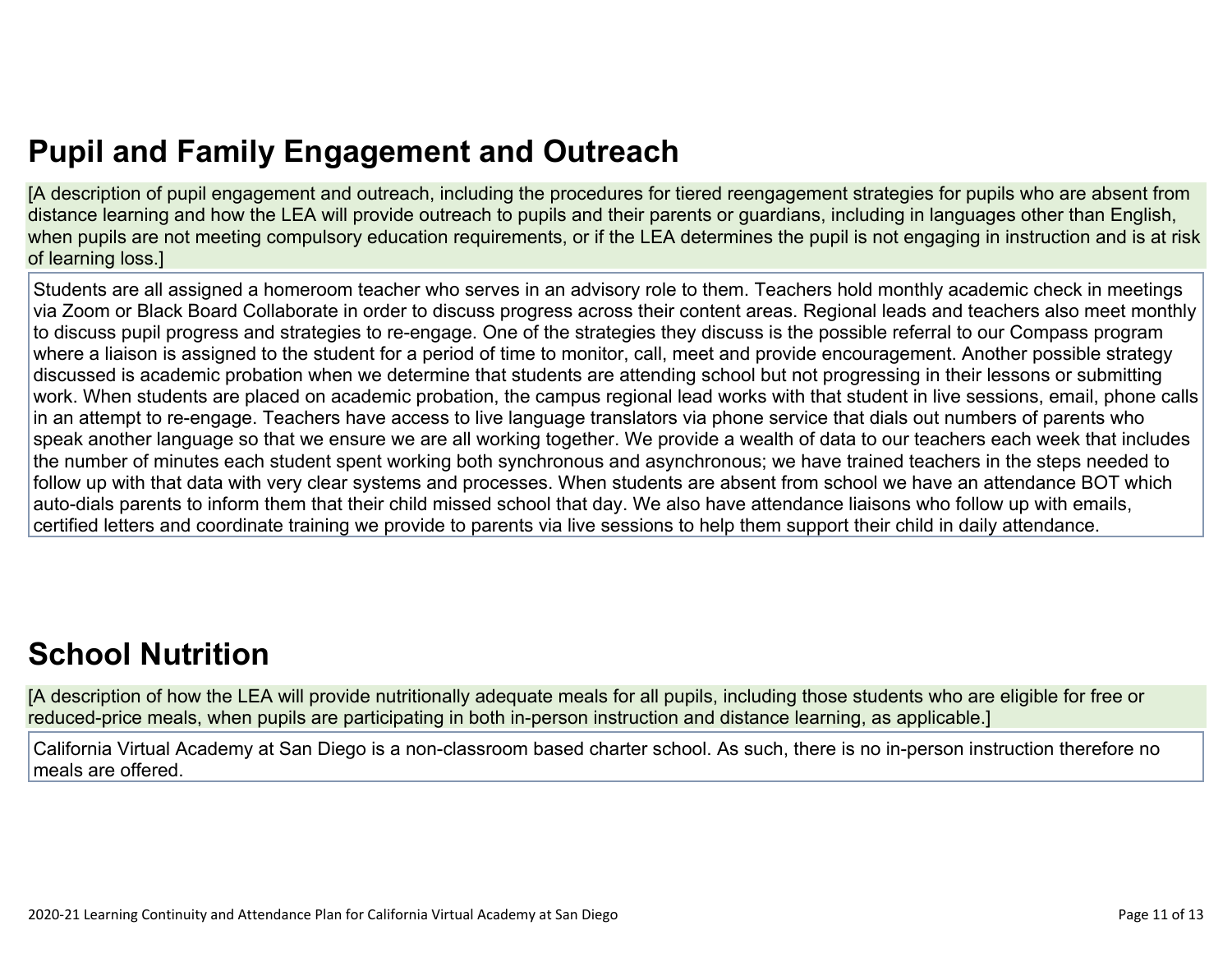# **[Increased](http://www.doc-tracking.com/screenshots/20LCP/Instructions/20LCPInstructions.htm#IncreasedorImprovedServices) or Improved Services for Foster Youth, English Learners, and Low-Income [Students](http://www.doc-tracking.com/screenshots/20LCP/Instructions/20LCPInstructions.htm#IncreasedorImprovedServices)**

|        | Tercentage to Increase or Improve Services Increased Apportionment based on the Enrollment of Foster Youth, English Learners, and LUNITY Income students |
|--------|----------------------------------------------------------------------------------------------------------------------------------------------------------|
| 12.16% | 2342261                                                                                                                                                  |

### **Required [Descriptions](http://www.doc-tracking.com/screenshots/20LCP/Instructions/20LCPInstructions.htm#RequiredDescriptions)**

[For the actions being provided to an entire school, or across the entire school district or county office of education (COE), an explanation of (1) how the needs of foster youth, English learners, and low-income students were considered first, and (2) how these actions are effective in meeting the needs of these students.]

The LEA is an established virtual school model ready to support all students in a virtual setting. Support staff are available to assist with specific needs in the areas of attendance, academic progress, social/ emotional, language development, foster youth, homelessness, IEP, and 504 Plan. These challenges often cause additional stress and anxiety that affect a child's capacity to focus in school. The school has a developed Socio-Emotional and Engagement team called Compass. The Compass Program provides information, resources, and support to students and families who are new to our schools, who are struggling to meet enrollment requirements due to lack of engagement with school, or who are in a crisis due to lack of resources or social-emotional issues. The Compass Program includes several roles that provide targeted support to students, based on individual needs:

- Engagement Coaches: Provide both intensive & light-touch support for students struggling with daily engagement through 1-1 weekly conferencing, small group conferencing, and weekly support contracts.
- Community Coordinator: Hosts online sessions to support and provide connection for Learning Coaches.
- Social Support Coordinators: Oversee the 7 Mindsets Assemblies and monthly communication to families, facilitates school-wide social-emotional screening, provides 1-1 or small group support for students who need additional SE supports.
- Onboarding Specialist: Coordinates and facilitates onboarding & orientation for new students. Provides help for returning at-promise students through Modified Strong Start sessions. Leads additional support sessions for new students throughout the year for those who need additional help with navigating the school platform.

When creating the Compass program, the needs of foster youth, English learners, and low-income students were evaluated. It was determined the common areas of need were onboarding, engagement, and social emotional support. We have found that when students start the year successfully navigating all the ins and outs of our virtual program, they remain engaged and complete more assignments. Additionally, when students are not completing daily assignments, we found the sooner we intervene and provide support to get the student back on track, the more likely students are to stay engaged. Lastly, if students are struggling with daily engagement due to social-emotional reasons, proving support in this area allows students to reengage in school.